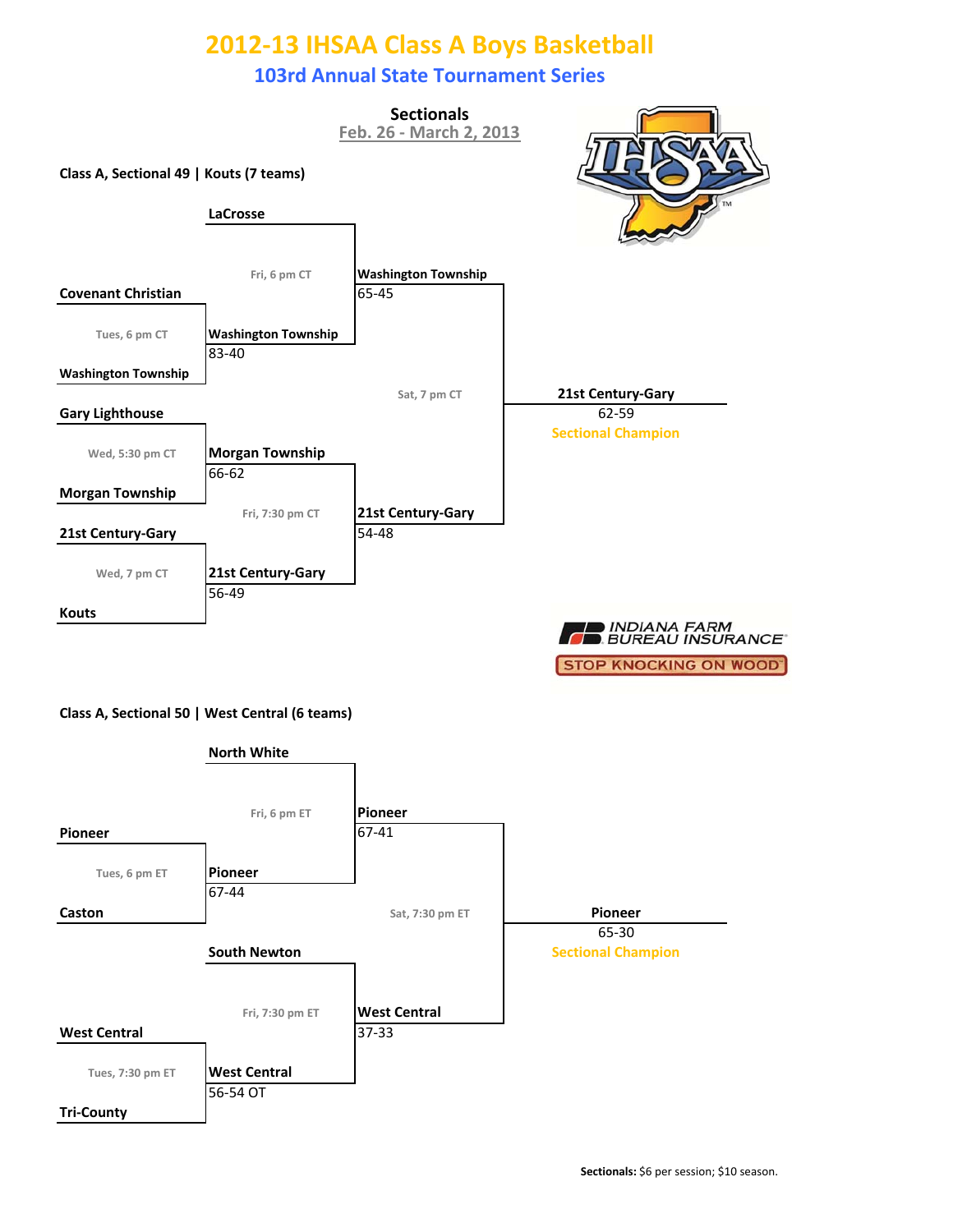### **103rd Annual State Tournament Series**



#### **Class A, Sectional 52 | Hamilton (8 teams)**

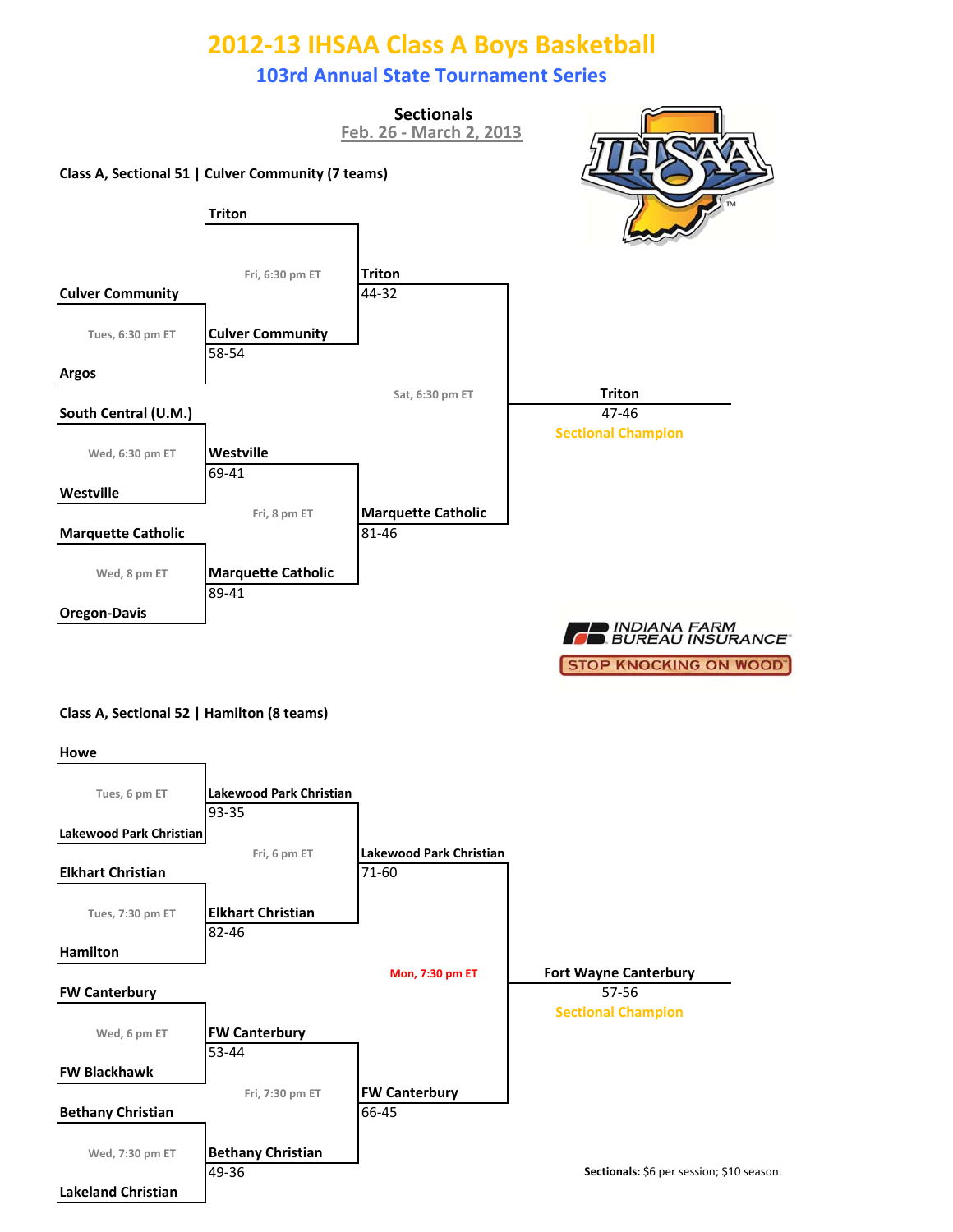### **103rd Annual State Tournament Series**





#### **Class A, Sectional 54 | Tri‐Central (6 teams)**

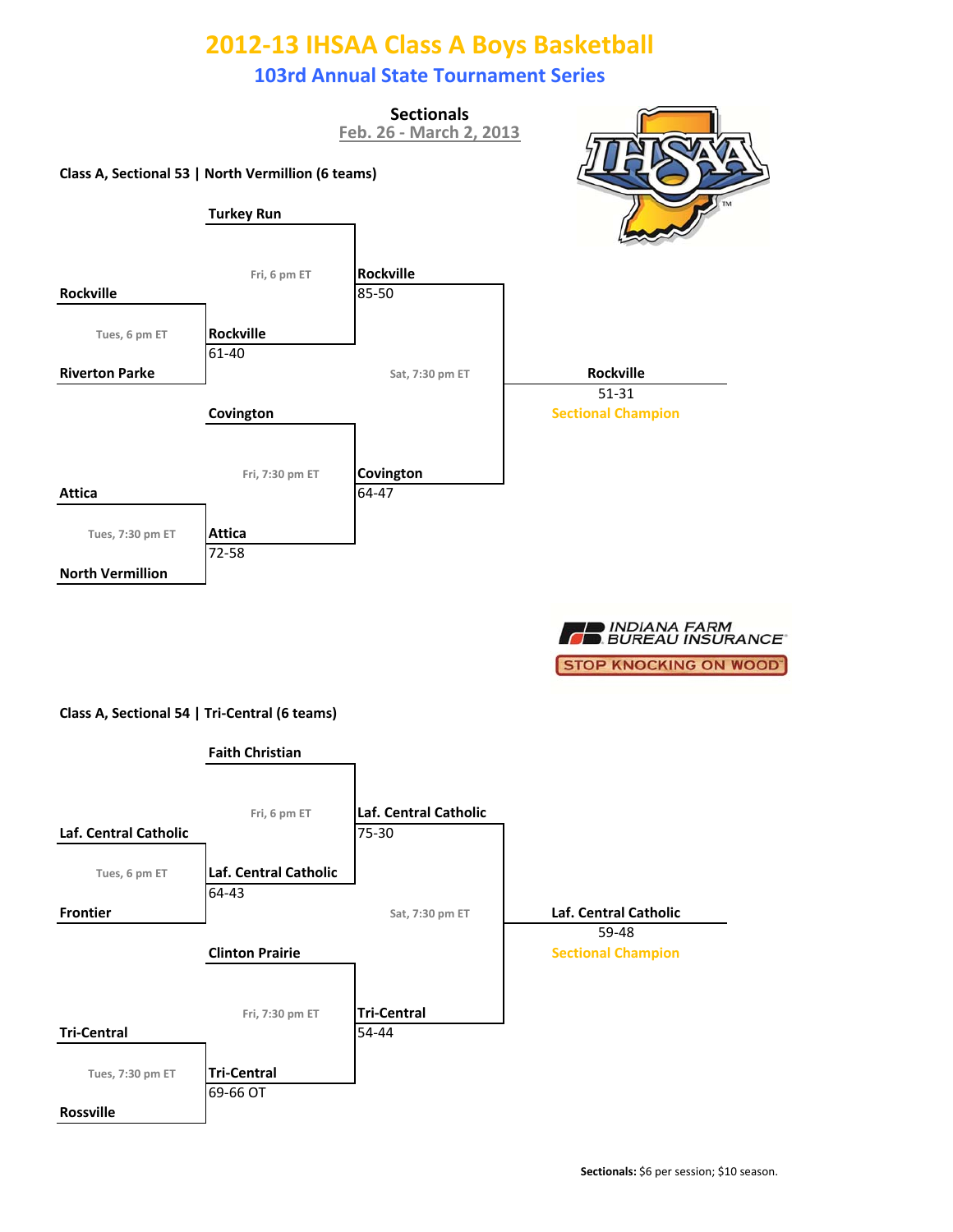### **103rd Annual State Tournament Series**



■ INDIANA FARM<br>■ BUREAU INSURANCE **STOP KNOCKING ON WOOD'** 

#### **Class A, Sectional 56 | Blue River Valley (6 teams)**

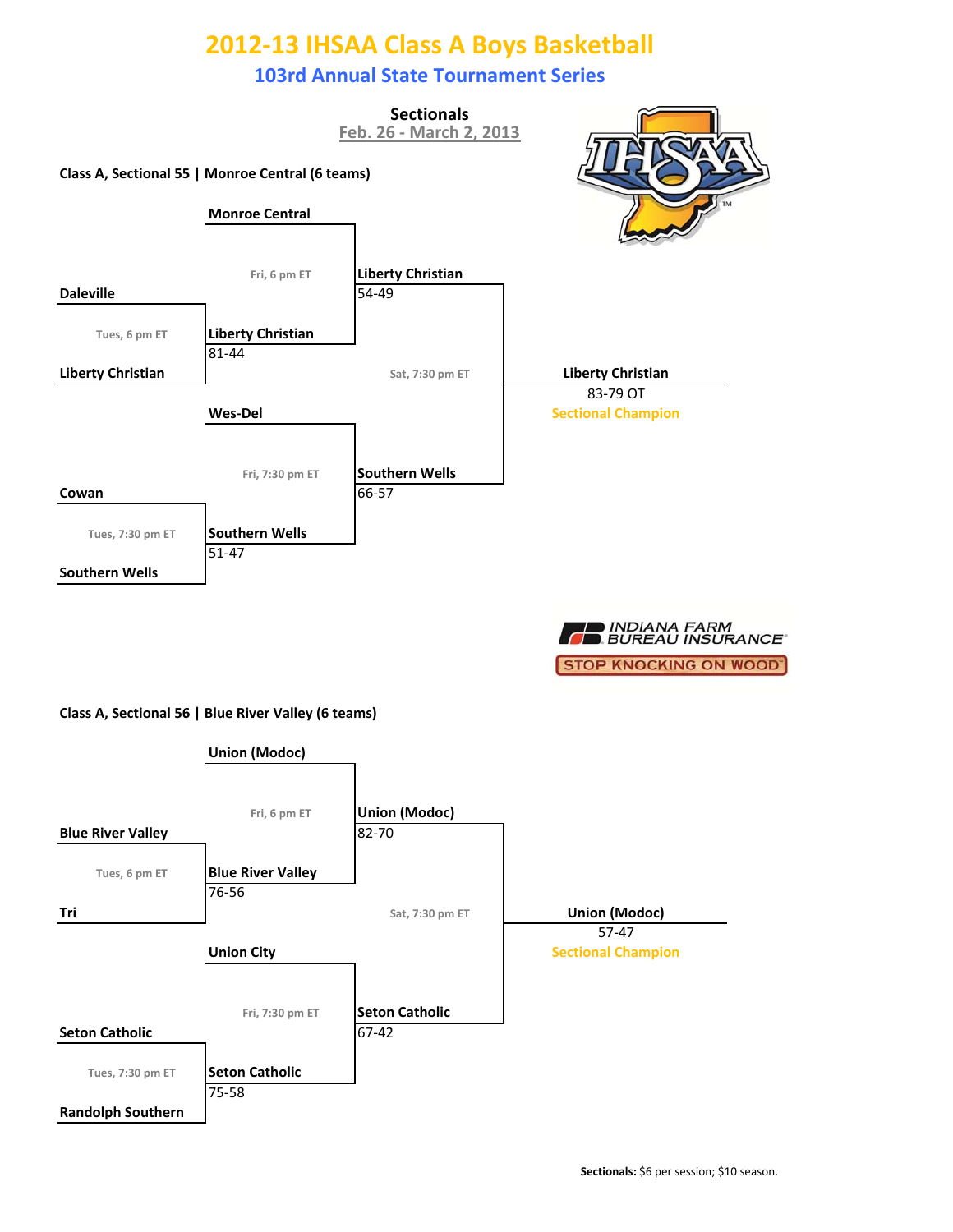### **103rd Annual State Tournament Series**



■ INDIANA FARM<br>■ BUREAU INSURANCE **STOP KNOCKING ON WOOD'** 

#### **Class A, Sectional 58 | University (7 teams)**

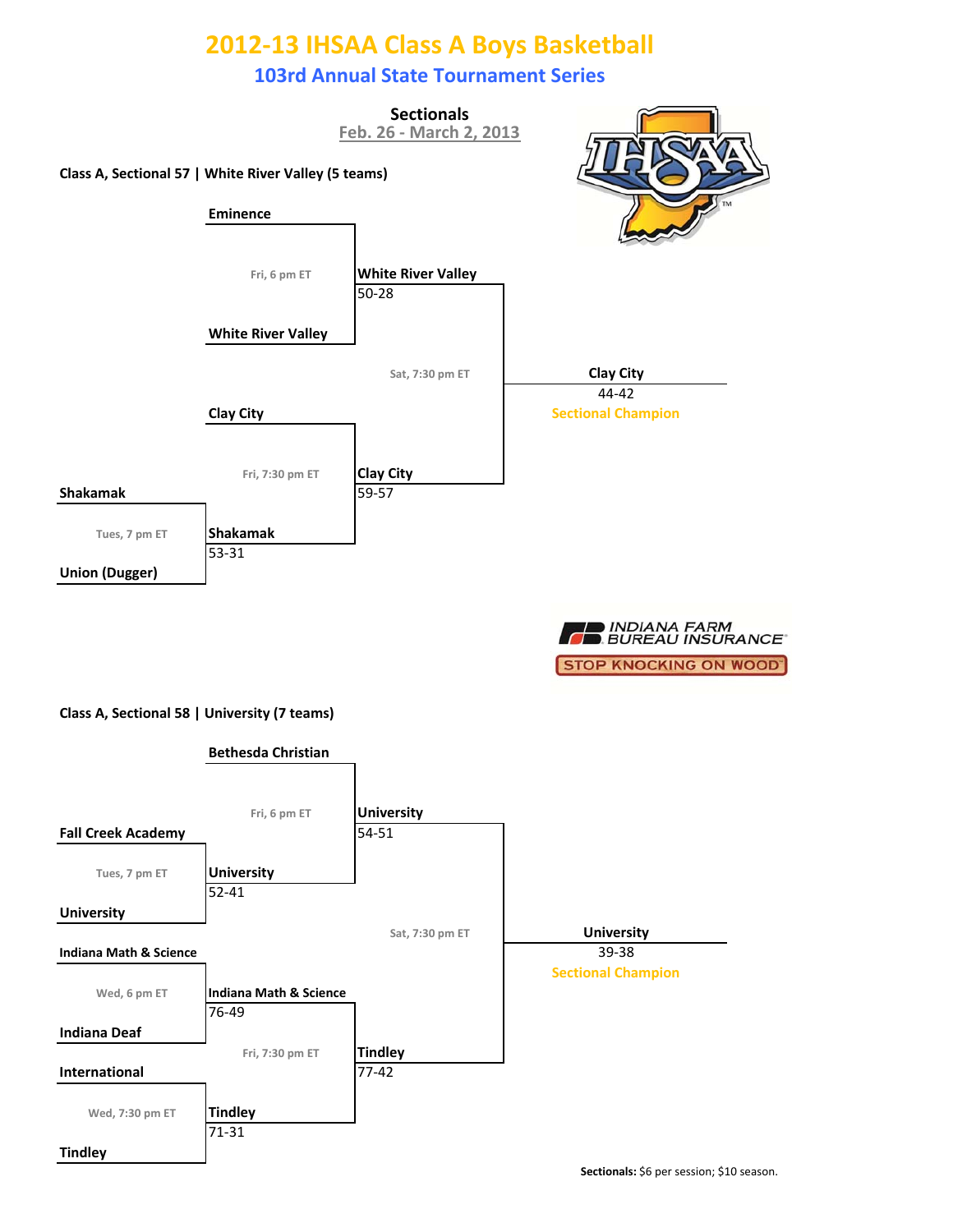### **103rd Annual State Tournament Series**

**Sectionals**

**Class A, Sectional 59 | Edinburgh (8 teams) Irvington Prep Feb. 26 ‐ March 2, 2013 Tues, 7:30 pm ET Baptist Academy** 64‐49 **Fri, 6 pm ET Baptist Academy**





81‐63

47‐45

**Baptist Academy**

**Irvington**

**Southwestern (Shelby)**

**Tues, 6 pm ET**

**Greenwood Christian**

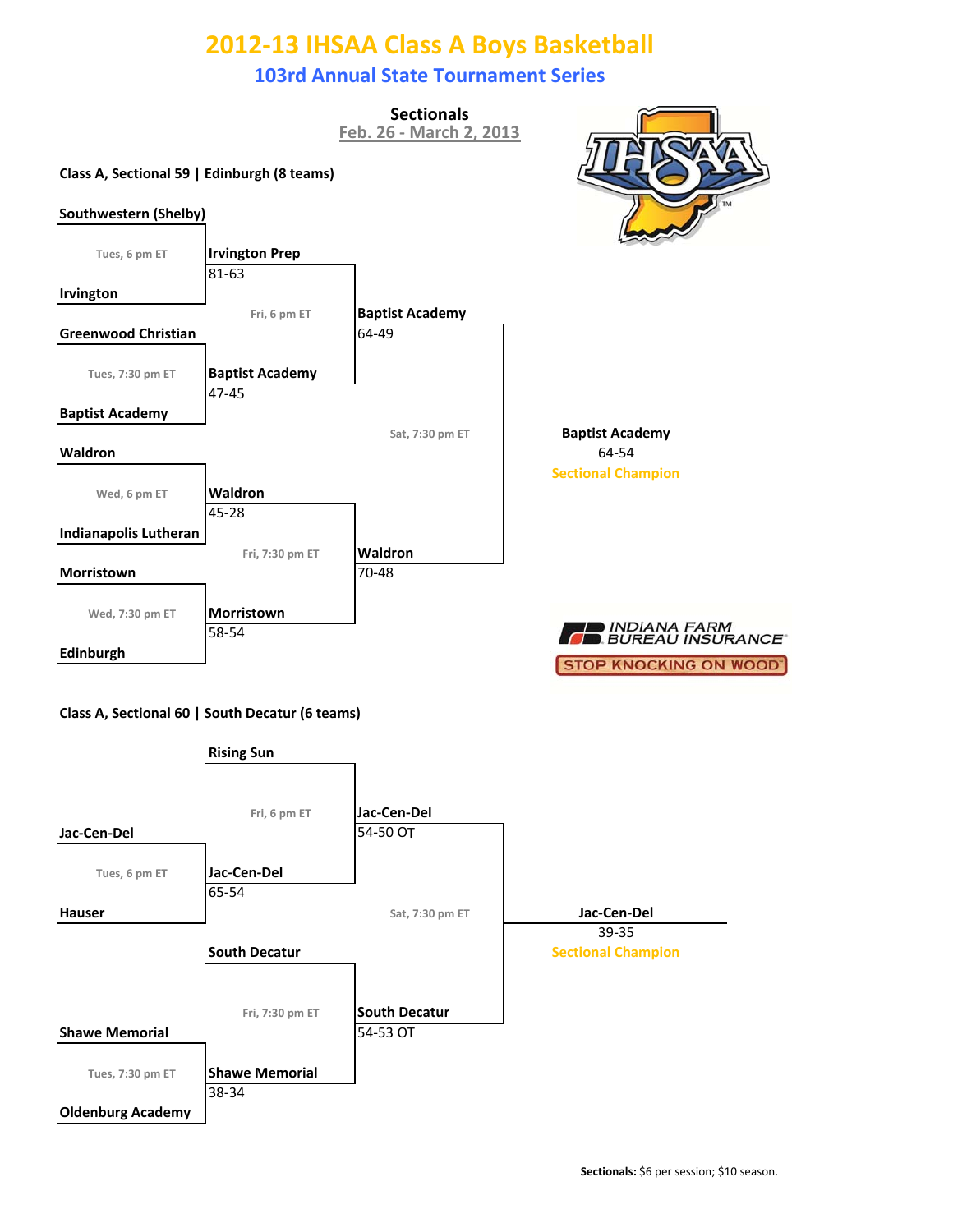### **103rd Annual State Tournament Series**



■ INDIANA FARM<br>■ BUREAU INSURANCE **STOP KNOCKING ON WOOD'** 

#### **Class A, Sectional 62 | Borden (6 teams)**